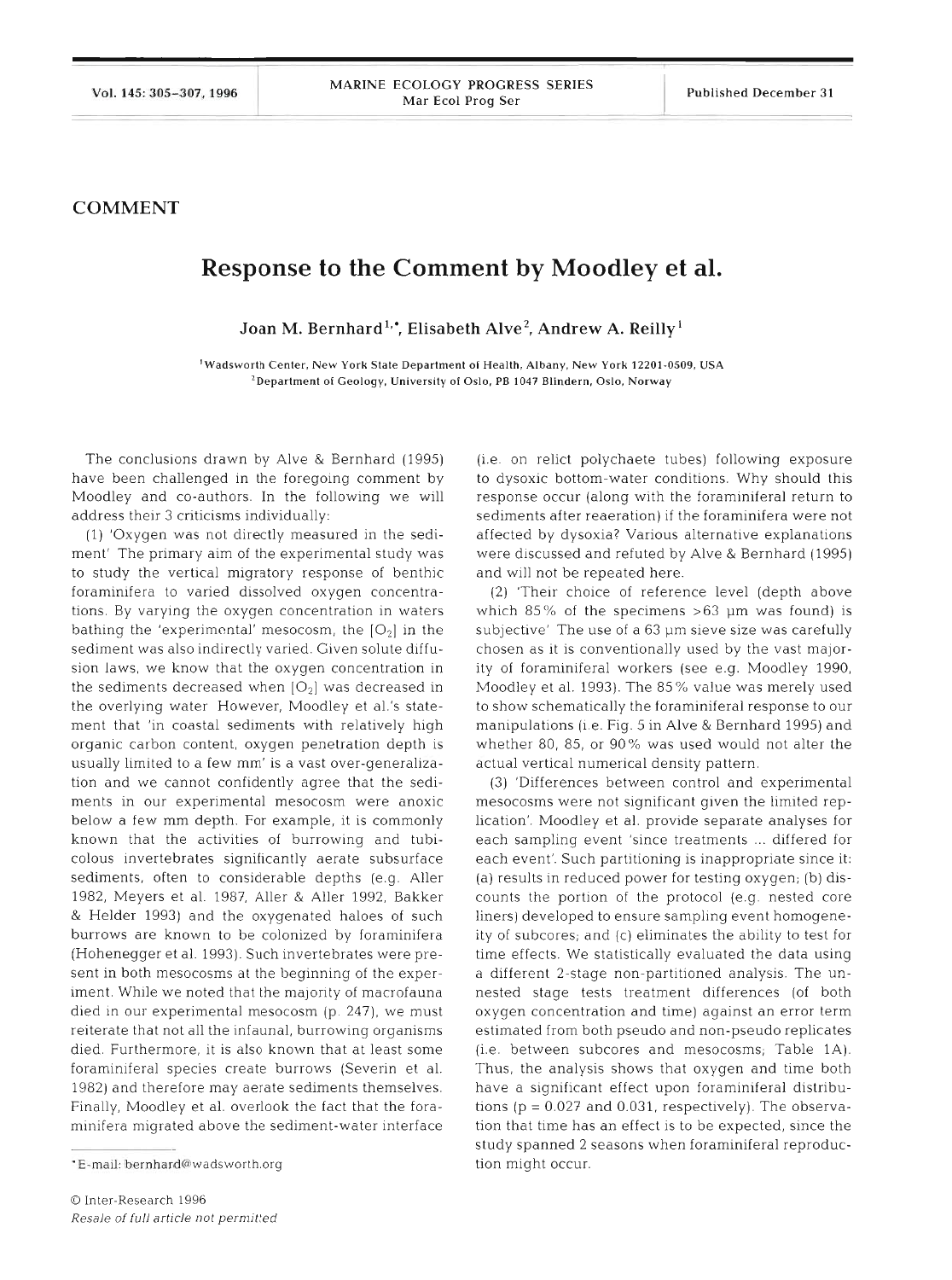| df | МS    | F     | р           |
|----|-------|-------|-------------|
|    |       |       |             |
| 2  | 1.36  | 62.39 | 0.027       |
| 4  | 1.12  | 51.48 | 0.031       |
| 2  | 0.02  |       |             |
|    |       |       |             |
| 6  | 10.63 | 42.31 | < 0.0000001 |
| 4  | 3.15  | 12.52 | < 0.0000001 |
| 4  | 0.79  | 3.13  | 0.019       |
| 82 | 0.25  |       |             |
|    |       |       |             |

Table 1 (A) Unnested tests of treatment effects (B) Nested tests of depth and its interactions with treatments

The nested part of our statistical analysis tests for the effect of depth, including selected interactions with oxygen and time against variations arising from all other sources (Table 1B). This aspect of the analysis shows that variations in  $O_2$  concentration do not have the same effect at every depth. Rather, dysoxia causes increases in specimen abundance near 0.5 cm and decreases deeper in the core. This can be clearly seen at depths below -0.75 cm in Fig. 1B where there is a one-to-one ordering of low to high abundance in inverse relationship to the bottom-water oxygen concentration. Additional evidence in this regard may be

seen by comparing the abundances in the deeper parts of the subcores in Fig. 1B to those in Fig 1A. The analysis in Table 1 is well known in the statistical literature and can be studied either as repeated measures (Davidian & Giltinan 1995), in which depth measurements are repeated on each core, or as a split plot analysis (Ostle & Mensing 1975), with mesocosms as whole plots and subcore depths as split plots. The analysis (a) accounts for 105 degrees of freedom (including the implicit 1 df mean parameter); (b) accounts for the number of data in Table 2 of Alve & Bernhard; and (c) provides a good fit to the data (Fig. 1A, B). We are at a loss to comprehend the analysis presented by Moodley et al., which contains 10 191 degrees of freedom! Furthermore, Table 1 strongly supports the conclusions qualitatively reached by Alve & Bernhard (1995) that oxygen has a major impact on depth distribution (Fig. 2).

Regarding Moodley et al.'s other comments, it is implicit that all the foraminiferal species survived our experimental treatment. Our observation of foraminiferal reproduction during exposure to depleted  $[O_2]$  is indeed interesting. However, the statement that our data is the 'first record of reproduction under dysoxic and suboxic/anoxic conditions' should read 'first record of foraminiferal reproduction under dysoxic con-



Fig. 1. Down-core foram inferal numerical densities for (A) control and  $(B)$  experimental mesocosms with derived models for each treatment combination